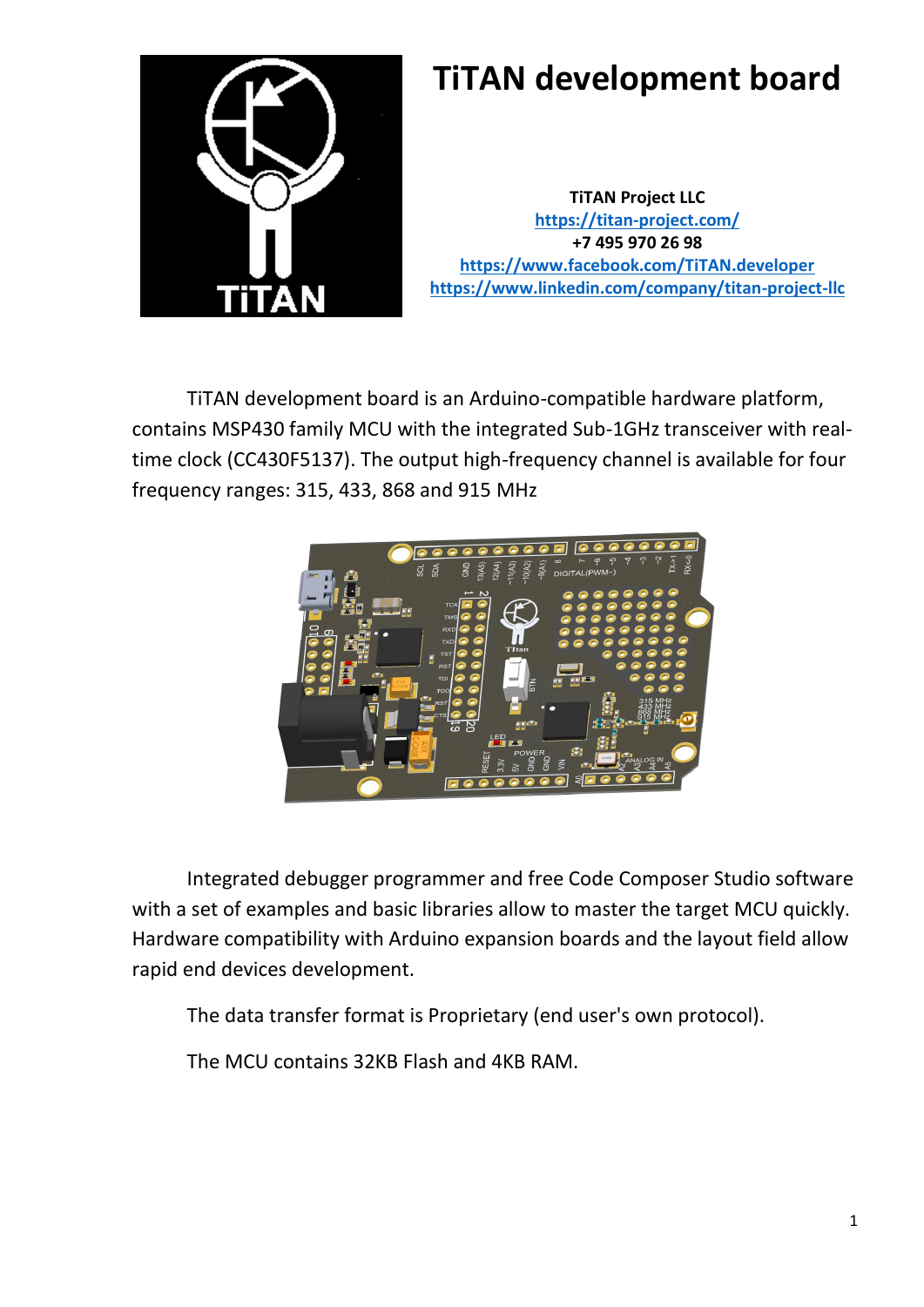## Main technical specifications

GPIO: 17 + 8 Max core frequency: 20 MHz RF core crystal: 26 MHz Flash: 32 KB RAM: 4 KB ADC12: 6 ext, 4 int channels Debugger: Present (ezFET-LITE) External power: USB or +5..+7V Form factor: Arduino compatible

MCU: CC430F5137 (SoC MSP430 core & RF core CC1101) RF optional: 315/433/868/915 MHz IDE: Texas Instruments Code Composer Studio IDE IAR Embedded Workbench Keil MDK Arduino IDE **GCC** 

## Board pinout